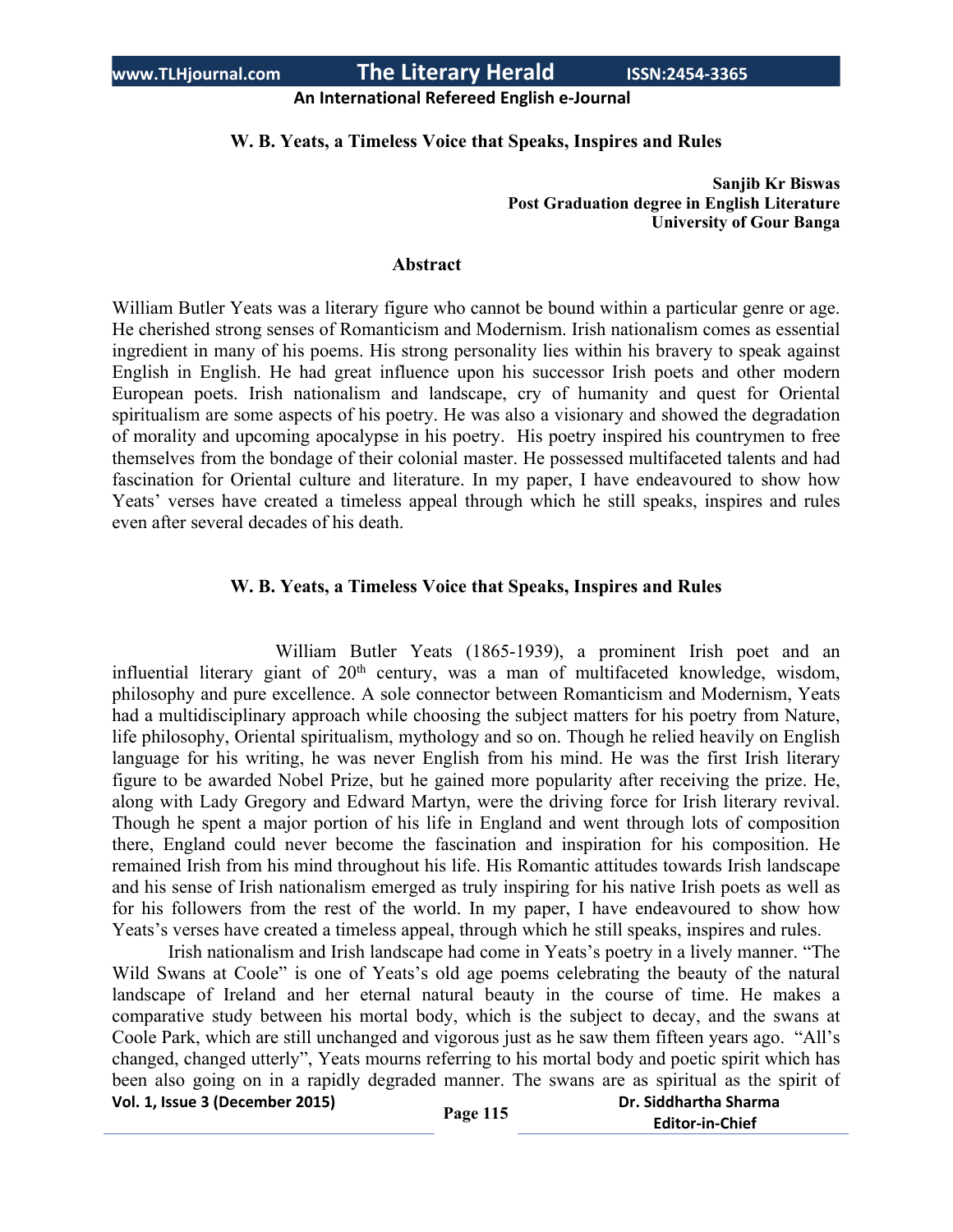## **An International Refereed English e-Journal**

Ireland, who has gone through the major changes for the First World War and the Irish Civil war during the course of these fifteen years. War has demolished the nation and the country was still being tortured in the hands of British. But she appears to be still fresh and ready to face any hardship comes in its way. Just like the vigorous swans at the Coole park, her "hearts have not grown old" Yeats has also celebrated the eternal youth of Ireland in his famous poem "Sailing to Byzantium". According to him, he has turned old and unsuitable for the country which is singing the spirit of youth. He has sung the hymn of Ireland through his verses throughout his life, but now he has become obsolete here.

"That is no country for old men. The young

In one another's arms, birds in the trees"

"Ester 1916" is a revolutionary poem which provides us clear images how closely Yeats was associated with Irish nationalist movement. It was based on the event of the Ester rising staged in Ireland against the British rule on Ester Monday, April 24, 1916. Yeats usually did not prefer any violence during the course of the movement. But it brought to Yeats a great shock when a number of popular revolutionary figures were executed for leading the nation in anti British movement. The brutal killing could not demolish the spirit of the common Irish people and they followed the footsteps of their predecessors to free their nation from the bondage of the British rule. Though in the beginning of the poem, an ideological distance between Yeats and the contemporary revolutionaries can be observed, gradually Yeats proceeded to side away from his dogmatism and accepted the very fact that there can be no alternative way except violence to stand against the brutality of the British Raj. After the brutal incident of the Ester rising, people started to carry on their movement even with stronger enthusiasm and immense hatred against British rulers. Yeats wholeheartedly supported their movement:

"All changed, changed utterly:

A terrible beauty is born"

Yeats alluded some of the prominent figures in this revolution like Countess Markieviez (Yeats long time school friend), Patrick Pearse and Thomas MacDonagh. Finally Yeats suggested that Ireland had to pursuit Independence and national identity through rebellion. In the sixth stanza, Yeats appeals to the Irish common people to cherish the spirit of freedom so that the sacrifice of those prominent revolutionists does not go in vain. Yeats affirms that these revolutionists have changed everything and have proclaimed the new hope for the upcoming generation:

"Whereever green is worn,

Are changed, changed utterly"

Yeats's age was the one when the power of British colonialism was gradually being ceased rapidly. Yeats has shown the degradation of his colonial master physically and morally through his poem "The Second Coming". The poem brings a sharp image of the post World War England whose power had come at the stake for the revival of the colonised and oppressed people. The poet composed the poem in a Christian allegorical framework and brought Biblical imagery regarding Apocalypse and the second coming of Jesus Christ. Like his native Ireland, most of the British colonies have started to voice against the colonial master and the centre is unable to control this sudden tremor.

> "Turning and turning in the widening gyre The falcon cannot hear the falconer;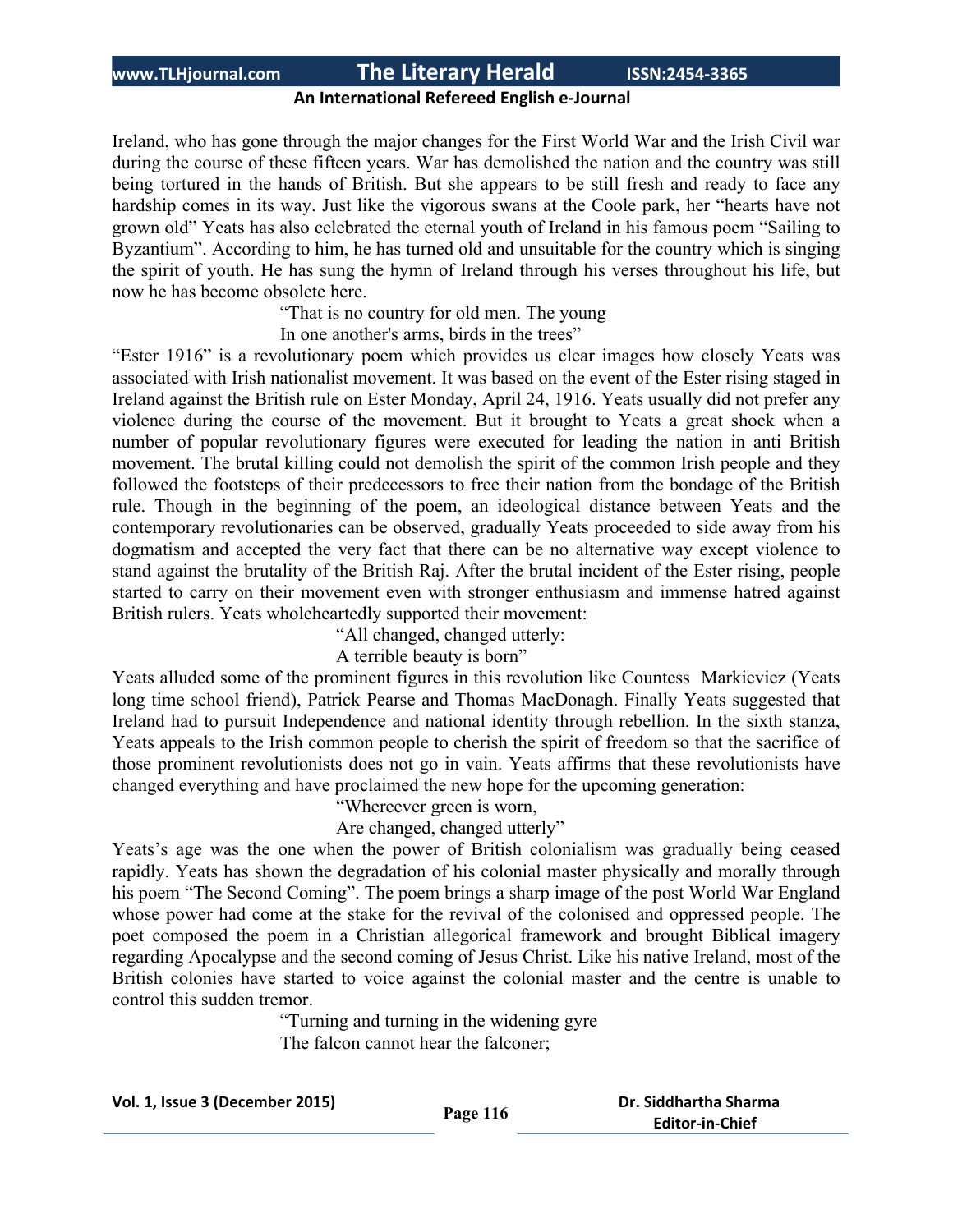# **An International Refereed English e-Journal**

Things fall apart; the centre cannot hold; Mere anarchy is loosed upon the world,"

W.B. Yeats had a noteworthy influence upon Seamus Heaney, who is considered to be the most influential Irish poet after Yeats. He possessed the same quality of patriotism and high end nationalism just as his predecessor, as described by his own words "the gift of establishing authority within oneself". Heaney, who passed away only a couple of years ago, left the treasure for his nation as a continuation of the effort of W.B. Yeats. Like Yeats, Heaney also brought Irish landscape as the foremost raw-material for his poetry. Heaney's *Death of a Naturalist* (1966) contains some bog poems which deal with Irish landscape and Irish tradition. His "Digging" is a famous "bog" poem, through which he shows the changed Irish tradition of Digging. The poet accepts the truth that the physical ability of his countrymen has decreased to an extent. He can no longer utilise his physical strength while digging for the upbringing of the nation. But he finds the resolution that physical strength is now not enough to take the country to its summit. Intelligence is further required. So he invents the transformed mode of digging. Instead of digging with spade, he will do that with his pen which is mightier than all other instruments in this world.

> "Between my finger and my thumb The squat pen rests. I'll dig with it."

Yeats's deep sense of Irish nationalism is reflected heavily in Heaney's poem "Act of Union", where the pain of Ireland as a colonised one is a matter of much debate. Ireland has been represented as a female figure upon which the male colonial master Britain with "the tall kingdom over your[her] shoulder" has caused great harm. The poem brings strong sexual metaphor to portray the discriminated relationship between the colonial and the colonised. The "Act of Union" presents double standards, the political treaties between this two countries as well as the sexual act of uniting. According to Heaney, Britain has already caused great harm to her motherland and the pain will be still prominent there.

"And I am still imperially

Male, leaving you with pain,"

W.B. Yeats possessed a great fascination for Oriental culture, literature and most notably for poetry. Yeats's "Byzantium" and "Sailing to Byzantium" brings Yeats's attempt to merge the physically and materialistically enriched Occident with that of the spiritually rich Orient. His quest towards the Orient in his final age shows the perfect way of happiness for a human soul through gaining spiritual wisdom and aesthetic pleasure. Yeats's strong association with the Oriental poets can be traced with his personal relationship with Rabindranath Tagore, noted multilingual Oriental poet, novelist and playwright and the first among the Asian to receive the Nobel Prize. Yeats had contributed a lot for the English translated version of Rabindranath's Gitanjali (1912), a masterpiece containing 113 connected poetical compositions among which 53 songs were taken from the main Bengali version. When Rabindranath Tagore personally approached to Yeats during his visit in Europe, Yeats became overwhelmed to see his magical verses which were actually the hymns of Oriental spiritualism, life philosophy, religious devotion, and Indian landscape. Even he agreed to write an introduction for Tagore's English translated version of Gitanjali(1912), the masterpiece which brought Tagore to the summit of his achievement. Rabindranath received Nobel Prize in literature as first non-European and Gitanjali

```
Vol. 1, Issue 3 (December 2015) Page 117 Dr. Siddhartha Sharma
```

```
 Editor-in-Chief
```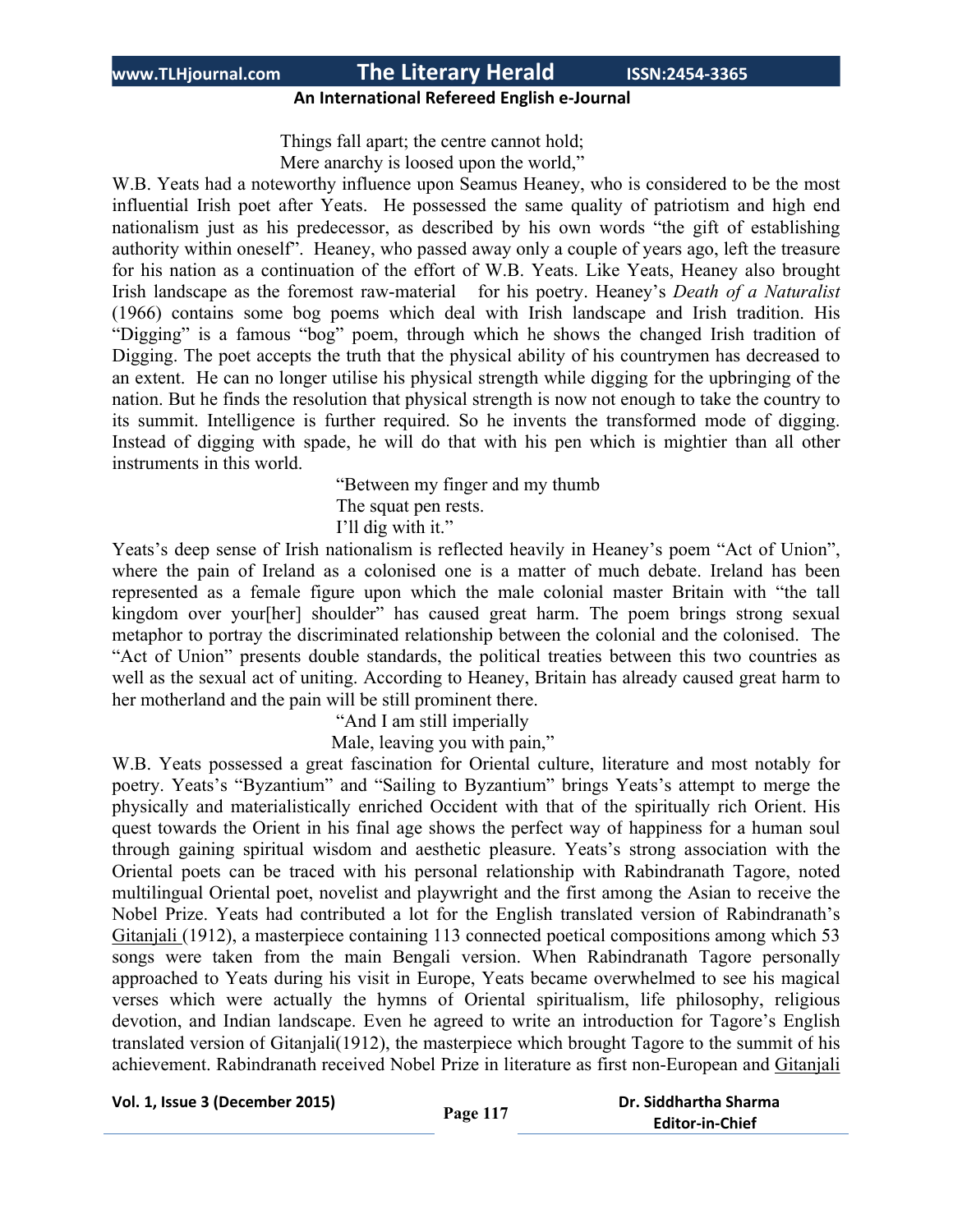## **An International Refereed English e-Journal**

helped him to an extent to achieve this fame. Yeats had the following take on regarding Tagore's Oriental approach to poetry "I have carried the manuscript of these translations about with me for days, reading it in railway trains, or on the top of omnibuses and in restaurants, and I have often had to close it lest some stranger would see how much it moved me. These lyrics . . . display in their thought a world I have dreamed of all my live [sic] long . . . a tradition, where poetry and religion are the same thing."

When W. B. Yeats died, he had already achieved fame as one of the pathfinders of modernism. W. H. Auden composed a powerful elegy on the death of W.B. Yeats. Auden's elegy "In Memory of W.B. Yeats", which was composed in 1940 following Yeats death in 1939, mourns the death of "an honoured guest", who was then not only a prominent literary figure, but also an institution. He had great influence not only upon Irish poets like Seamus Heaney, but also upon the Modern poets from the rest of the world. So Auden laments "The day of his death was a dark cold day". Despite of being a mouthpiece of a British colonial nation, he dared to voice against the rulers. So he has become a timeless figure who not only inspires the people through his verses, but also through indomitable spirit. So Auden sings the hymn of his spirit which has crossed the boundary of a particular genre, nation or generation and still echoes into the mind of his followers.

"With your unconstraining voice

Still persuade us to rejoice"

Yeats had lots of depression and dissatisfaction over British as well as upon his own countrymen. He had been acquainted with World War  $-$  I and Irish civil war. The humanity was at the very crucial moment as the lust of human beings was causing the human relationship, love and sympathy falling apart. It was a period of great depression but Yeats was optimistic enough to encourage his countrymen. He still had the courage to praise the people to bring them up from the degraded condition. So Auden prayed to the soul of W. B. Yeats to inspire us again in the moment of great depression.

"In the prison of his days

Teach the free man how to praise"

Yeats's verses, which inspired the whole world to set out for a new venture, have become a timeless one. This year is very special for the followers of Yeats as the whole world is celebrating the 150th birth anniversary of this renowned poet. Even after several decades of his death, Yeats Romantic thought and optimistic ideas still inspire us to sing the hymn of beauty even amidst the hardship of this post modern world. His pessimistic overview makes us think about the degradation of morality and the upcoming apocalypse. His idea of nationalism and patriotic thought still inspire us to stand beside the cry of humanity. Thus, Yeats rules the psyche of the people of all ages and genres.

## **Bibliography**

Yeats, William Butler. *Yeats'ss Poetry, Drama, and Prose.* London: Norton Critical Editions, 2000. Print Sen, Dr. S. *W. B. Yeats Selected Poems*. New Delhi: Unique Publishers, 2010. Print

**Vol. 1, Issue <sup>3</sup> (December 2015) Page <sup>118</sup> Dr. Siddhartha Sharma Editor-in-Chief**